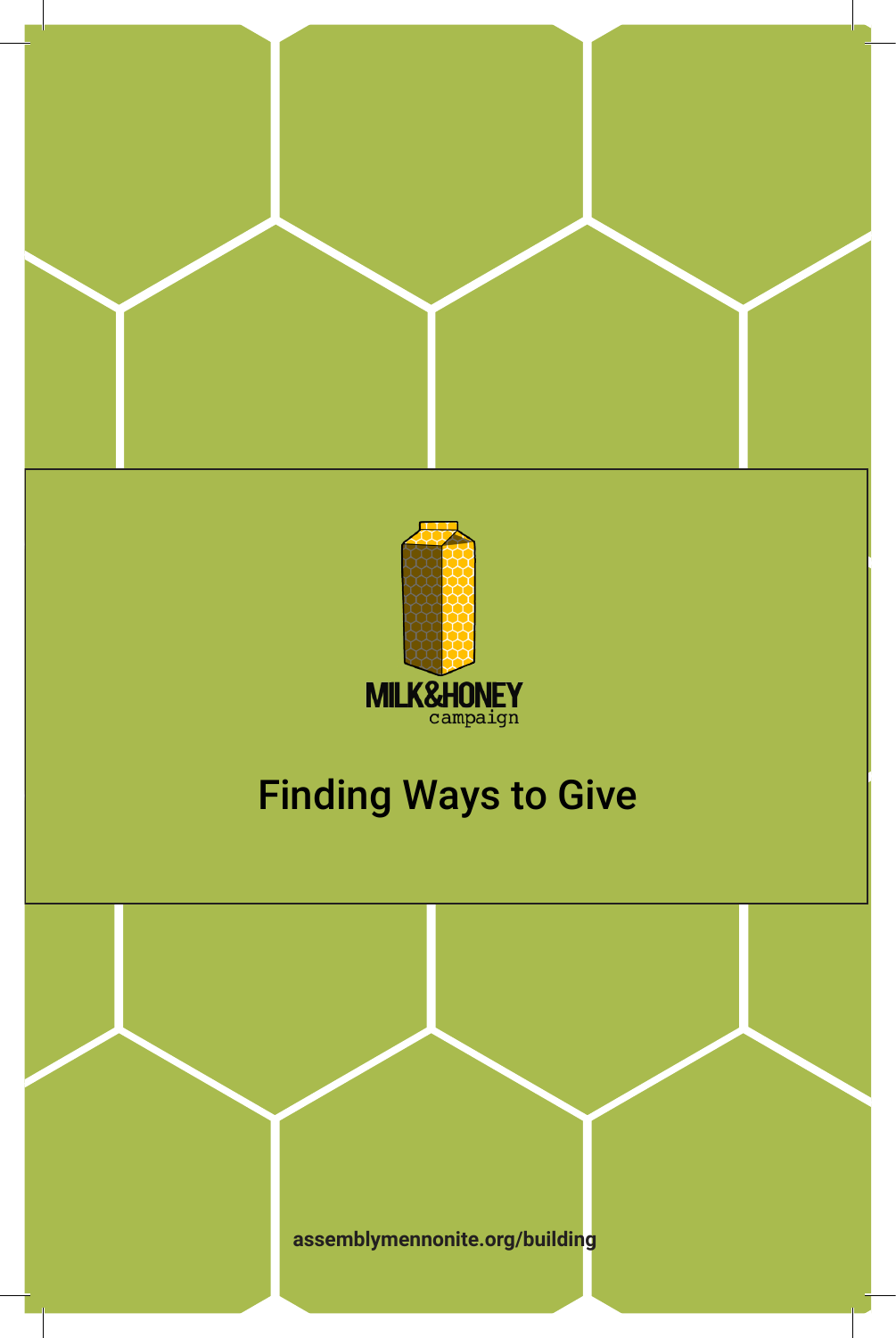

The ideas listed in this booklet provide suggestions for individuals or families who would like to increase their giving but do not know how they can accomplish it. Many times we are unaware of potential resources that may be within our grasp. All that is needed is a little creativity and a willingness to adjust our lifestyle in certain areas. You will be surprised at the extent of your potential giving if you seriously implement just a few of the following suggestions.

The giving suggestions are divided into three helpful categories:

- · Uncover Hidden Assets
- · Increase Income
- · Reduce Expenses

Ways to uncover hidden assets, increase income, and reduce expenses are boundless — we have suggested only a few. With your family (be sure to include family members of all ages!), discuss ways in which you can be the best possible stewards of the money you have.

As you read these suggestions, remember to consider the charitable contribution tax benefit. Your gift to the church may be deductible on your federal tax return (if you itemize your deductions). For every \$1,000 given to the church, you may be able to deduct the contribution and save between \$150 – \$400 in taxes (depending upon your federal tax bracket as well as any potential state income tax savings). The after-tax cost of your gift may be far less than you imagine! (Note: Contact your tax advisor for more information.)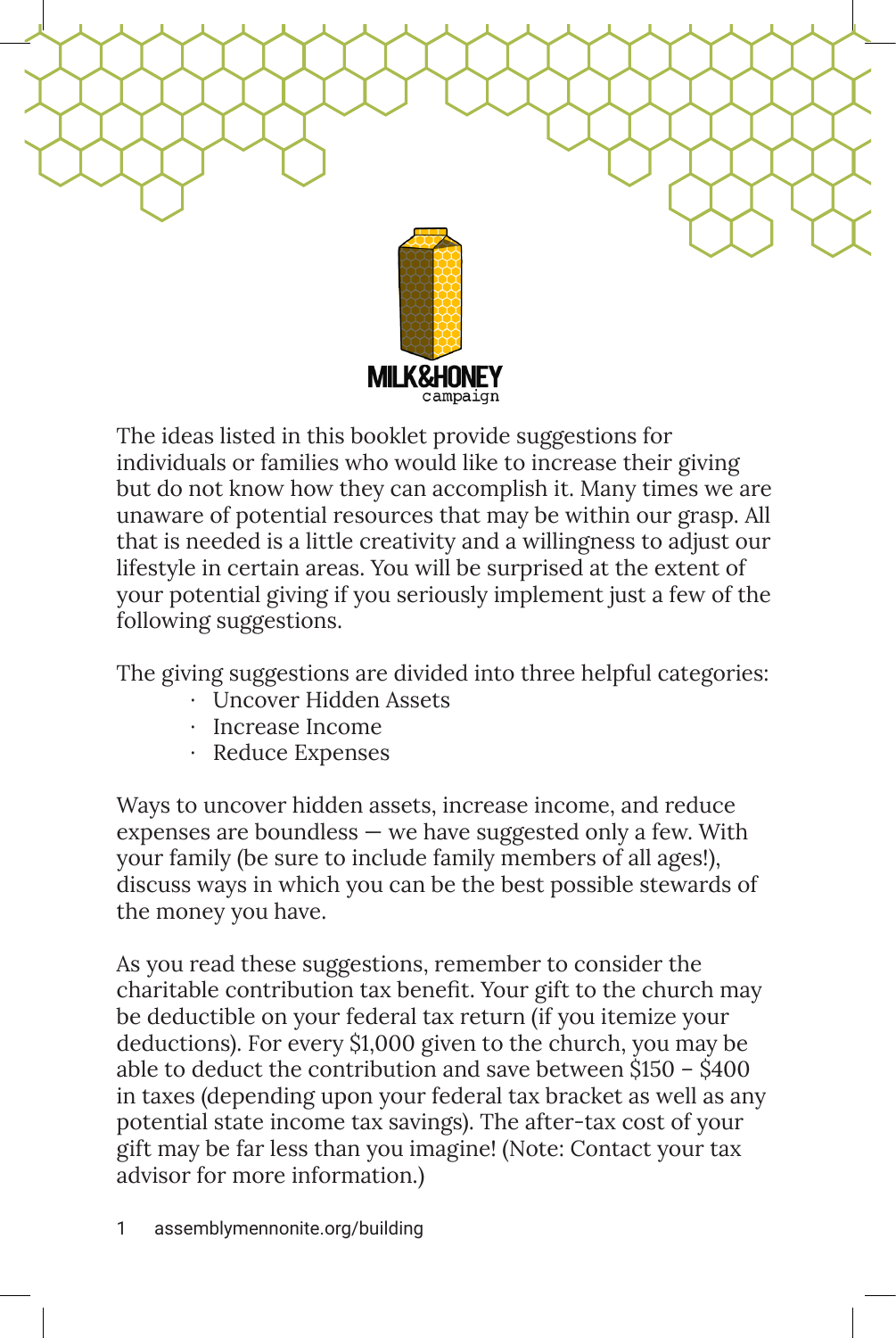# UNCOVER HIDDEN ASSETS

### **Give Your Tax Refunds**

If you typically receive one, give your federal and state tax refunds each year. These refunds are often great sources of "unbudgeted" income.

## **Give Appreciated Securities**

Stocks, bonds, and mutual funds can all be given, and may provide additional tax savings. Be sure to follow "tax-wise" procedures when giving these gifts.

#### **Give Real Estate**

Land, rental property, or any other type of real estate can be given, and may provide additional tax savings.

#### **Sell Your Tangible Property**

Jewelry, antiques, coins, and other collectibles can be sold, and the proceeds can be added to your giving. Be sure to use a reputable buyer, and research the value of what you are selling.

#### **Have Your Own eBay Auction or Craigslist Sale**

Valuables and "in-demand" household or personal items can be sold online through eBay, Craigslist, or other reliable site.

#### **Don't Miss Out on Tax Breaks**

Tax credits for energy-efficient improvements, child care, college tuition, and other credits/deductions can generate significant tax savings to those eligible.

#### **Give Your Spare Change**

At the end of the day, throw your loose change (and even your \$1 bills) into a "cookie jar." You will not miss these smaller amounts, but they will add up quicker than you may think.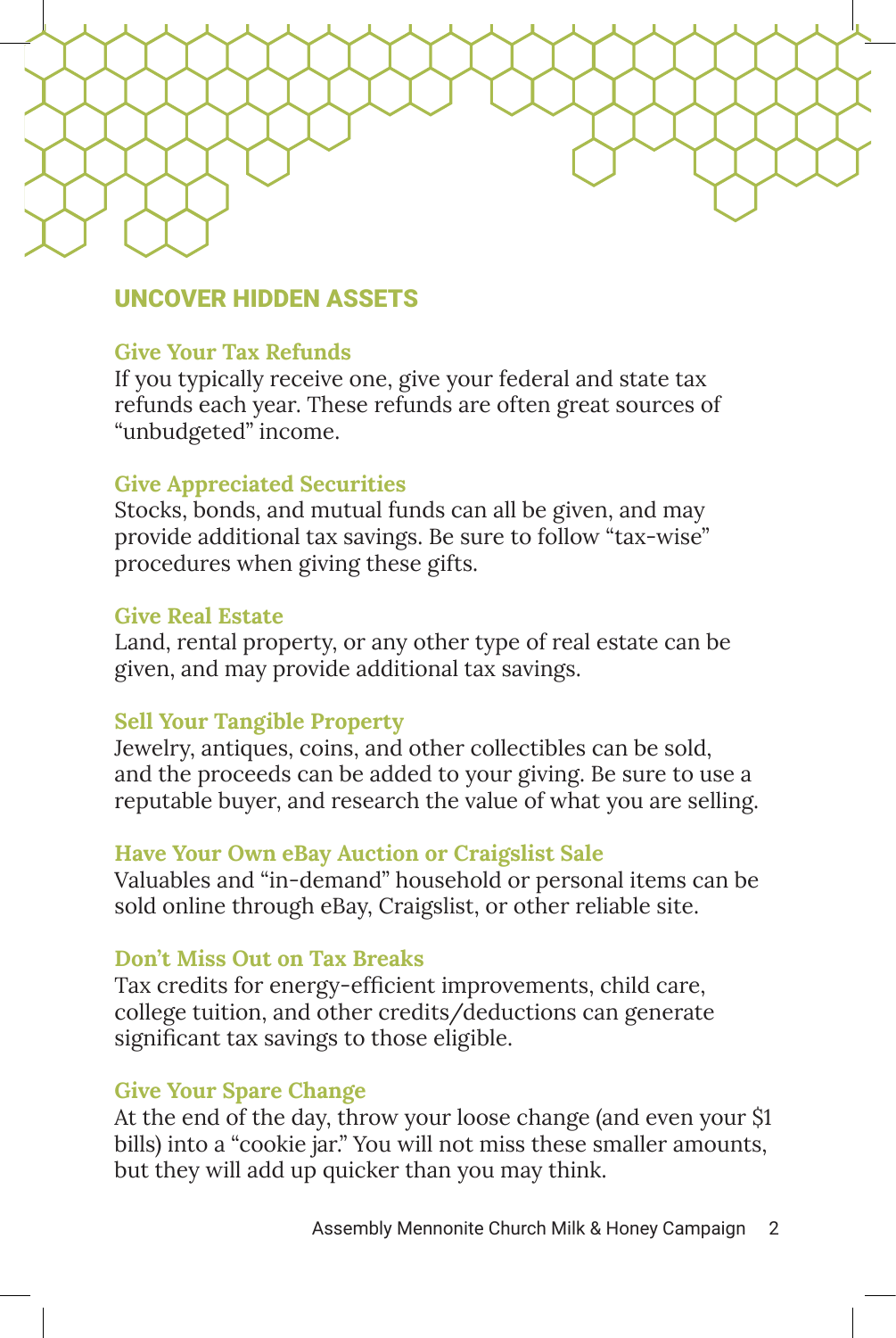# INCREASE INCOME

## **Give Your Bonuses**

Commit to live at your current lifestyle for the next several years and to give any additional income that you receive.

### **Commit Unforeseen Income**

Make a list of all of your anticipated income. Commit to give anything that comes in that was not expected.

## **Perform Acts of Service**

Include your kids! Lawn mowing, snow shoveling, childcare, etc. Do not be shy to market your availability.

## **Offer to Tutor, to Give Music Lessons, or to Teach a Class**

Share your skills, gifts, and interests while helping someone else grow.

## **Increase \$1 per Month**

This is an excellent idea for children or anyone who is not currently giving. Simply start by giving \$1 during the first month. Then, give \$2 the second month, \$3 the third, etc. If you keep this up for 3 years, you will be able to give more than \$650.

## **Work Toward a Tithe**

If you do not tithe now, set a plan in motion toward doing so. Take your current giving percentage and add 1% each month until you reach 10%.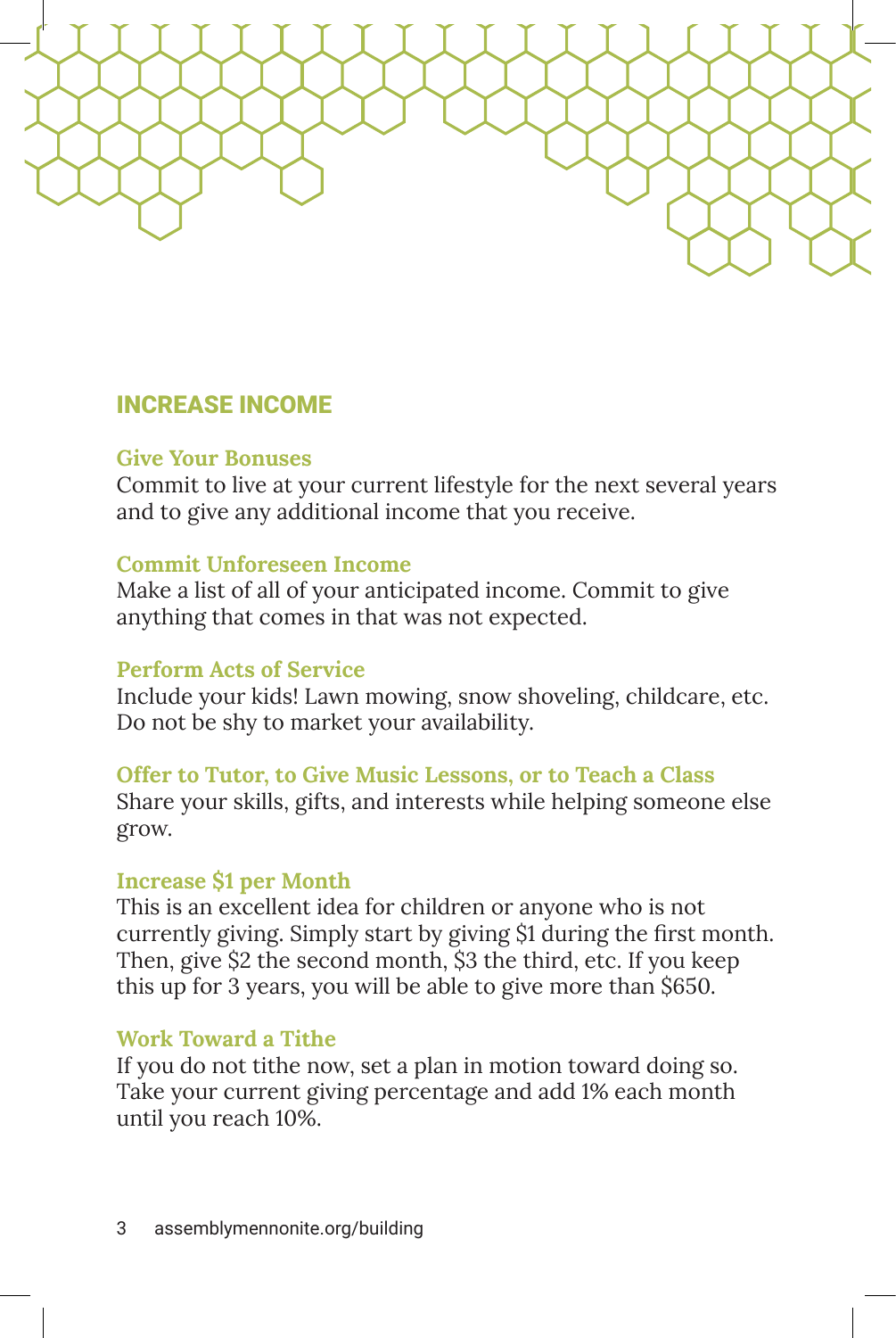

## REDUCE EXPENSES

### **Know Where Your Money Goes**

The first step in reducing expenses is to track how you spend your money. For 30 days, keep track of every dollar you spend and put your expenses into categories.

### **Create a Budget**

After tracking your expenses, use the information to create a budget. Pay close attention to groceries, entertainment, restaurants, and other budget-busters. Make tithing and giving a priority in your budget.

## **Audit Your Cell Phone Bill**

Get a detailed billing and review it carefully. Make sure your plan is best suited to your usage.

#### **Defer Unnecessary Purchases**

Avoid impulse buying. Write a list of items you want to buy that exceed a certain dollar limit (i.e. \$50 or \$100). Wait 30 days before purchasing anything on the list. After the wait, you will discover that many wants are no longer needs.

#### **Cut Down on Transportation Costs**

The annual cost of maintaining a car (along with licensing, insurance, and depreciation) is substantial. Consider carpooling, public transportation, or walking/biking as alternatives. Combine errands into as few trips as possible.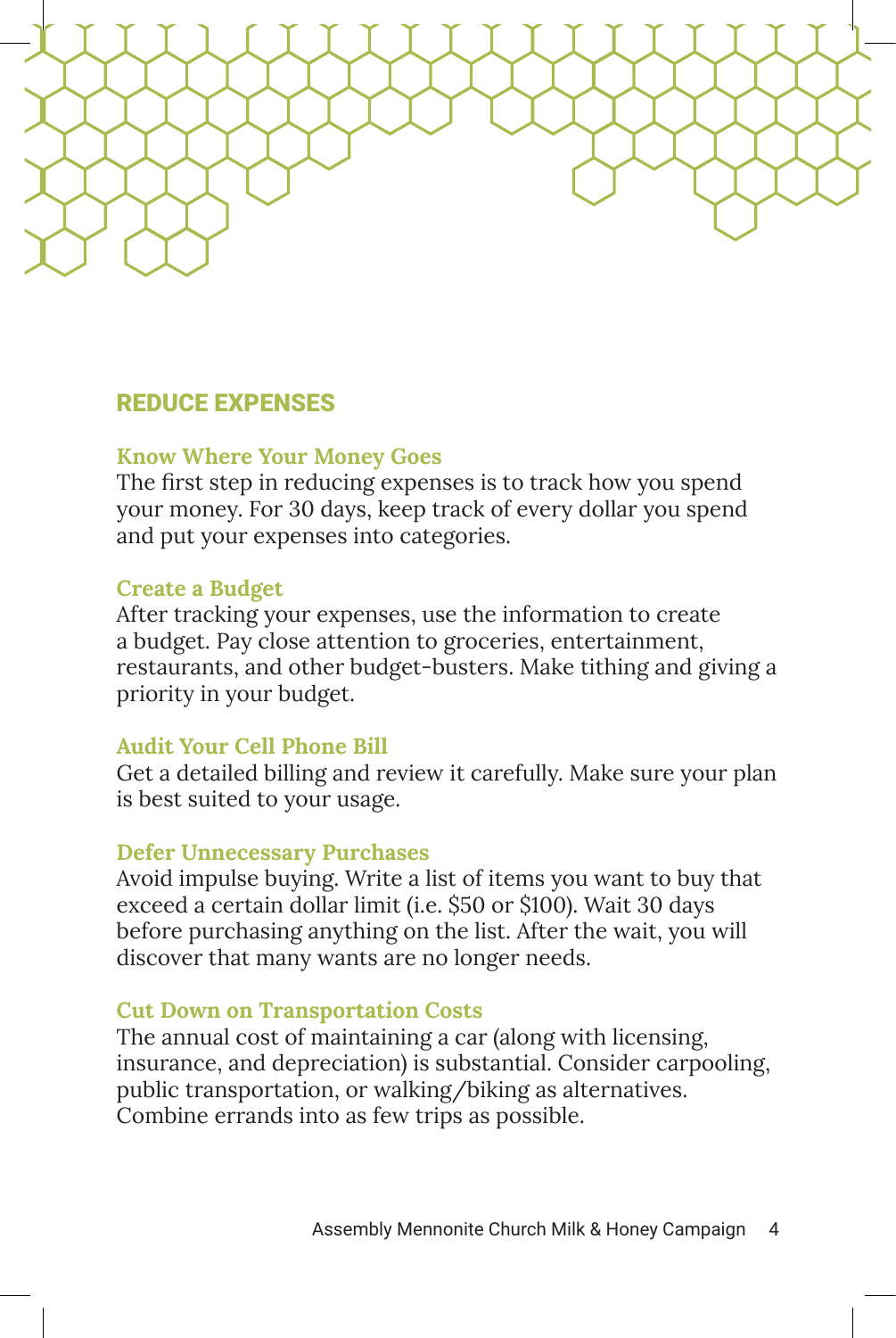## **Buy Less Expensive Goods or Generic Brands**

More expensive items do not always deliver higher quality. You are often paying for image and marketing. Look for generic brands. Good value may cost less than what you think.

## **Visit the Library**

Free entertainment that is educational, too! Borrow books, magazines, DVDs, video games, and e-books.

## **Go Out to Eat Less Often**

Dining out consumes more of a budget than most people realize. A family of four dining at a fast-food restaurant once a week for 3 years will spend almost \$4,000. Try skipping a purchased meal and give an amount equal to the cost. Brown-bag it to work.

## **Skip a Soda or Coffee**

Giving up 3 sodas or specialty coffees each week for 3 years could range from \$250 to nearly \$1,800!

## **Don't Pay for Water**

Purchasing one case of bottled water per week for 3 years costs nearly \$625. Filter your own tap water and use a refillable water bottle. The water is just as "pure" and keeps plastic out of the landfill.

## **Save Electronically**

Many online vendors provide digital coupons. Get out your smartphone...no scissors needed. Google search "coupons" for options.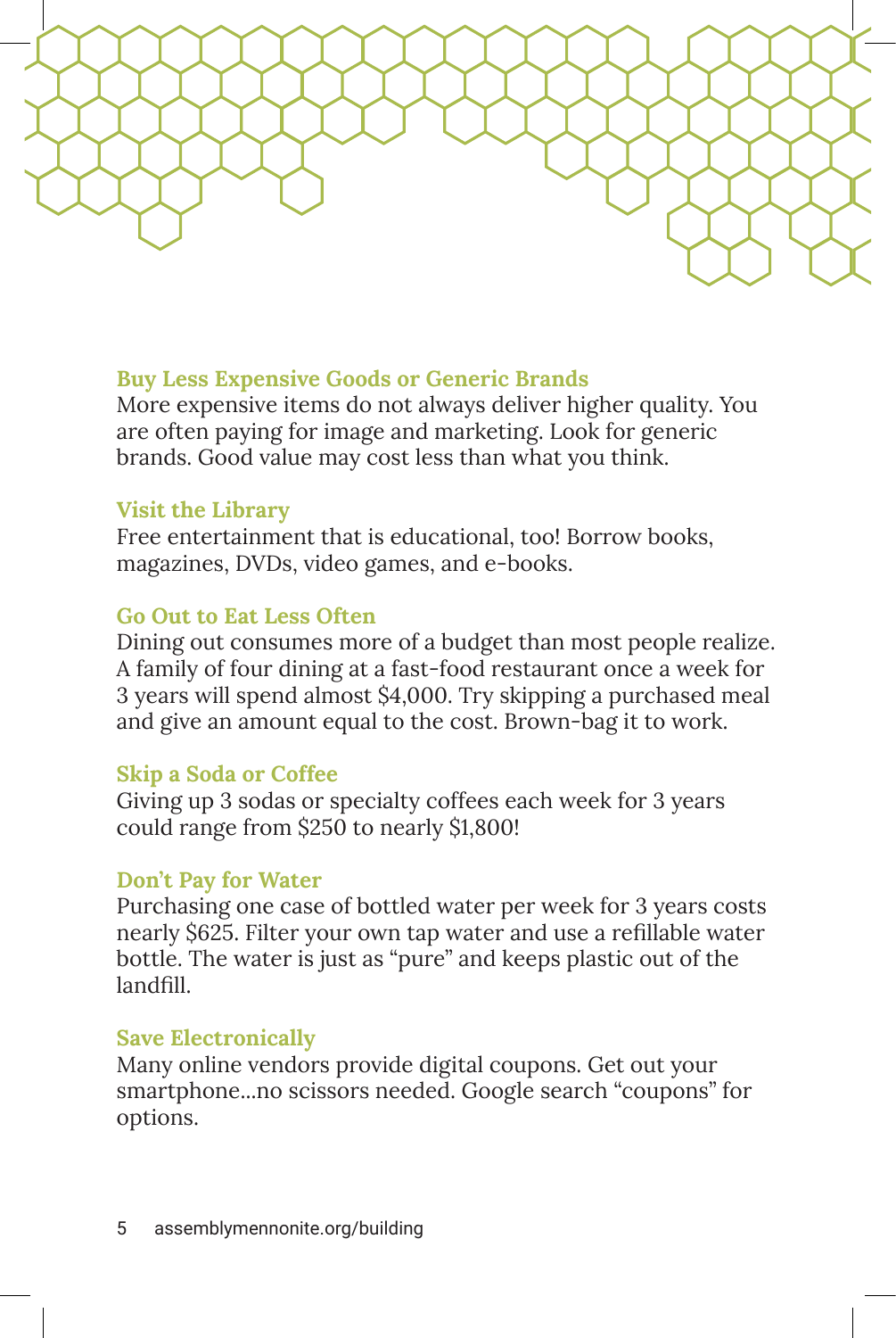

## **Creative Gift Giving**

Purchasing Christmas, birthday, and other gifts in advance enables you to take advantage of sale prices. For the creative type, make your own presents and cards.

## **Turn Down the Thermostat**

A good rule of thumb is that for every 8-hour period during the heating season that you turn down your thermostat by 1 degree, you will save 1% on your energy bill. The same principle applies during the cooling season. Additionally, if you invest in a programmable thermostat, you can have the temperature automatically adjust at nights and save even more.

## **Comparison Shop for Homeowners and Car Insurance**

It pays to make sure that your insurance costs are competitive. Shopping insurance doesn't necessarily mean switching agents. Many agents represent multiple insurers. Also, ask for a quote on a higher deductible. Often, the premium drop will provide a big enough payback to make a larger deductible worthwhile.